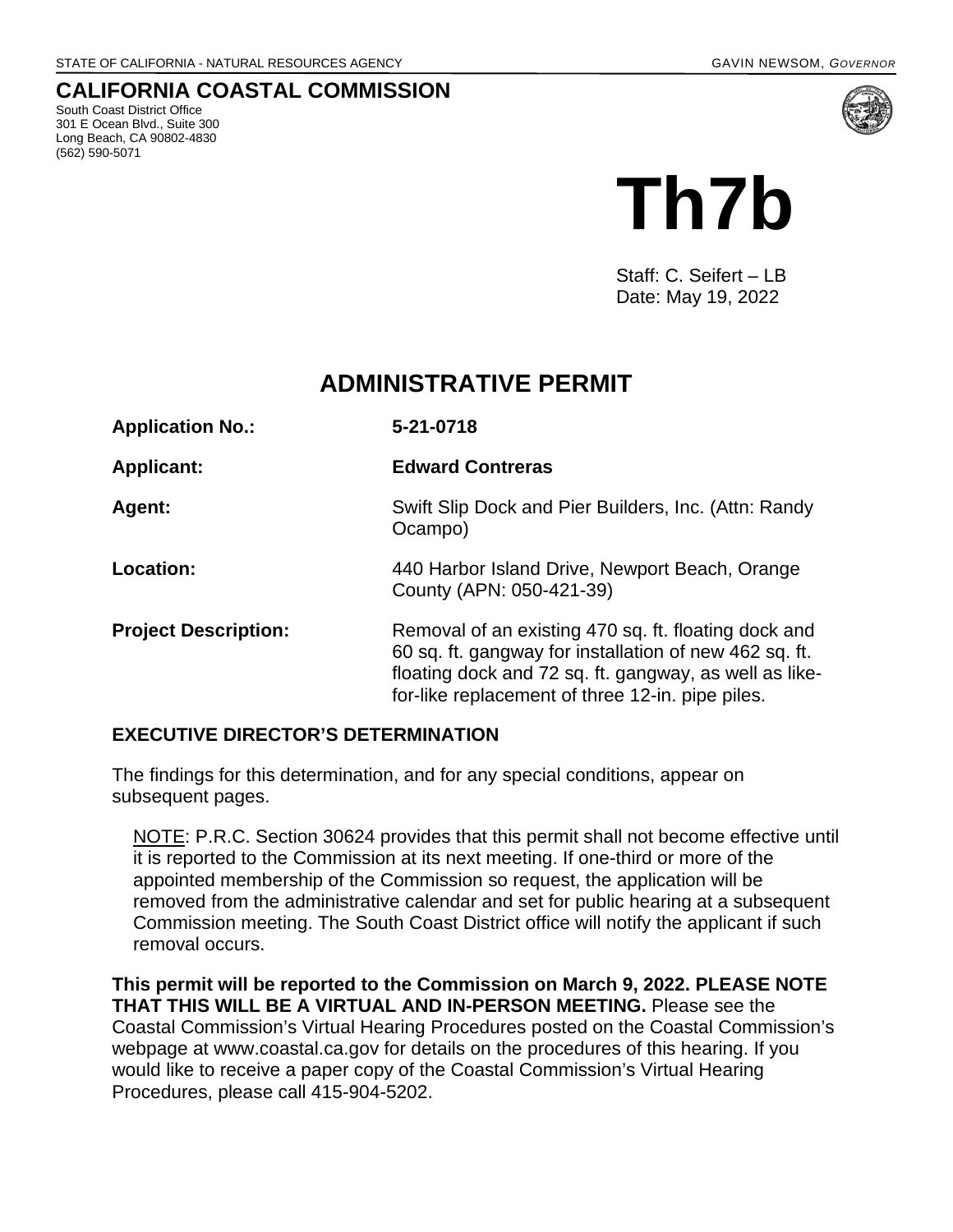The in-person hearing will be held at:

#### **Hilton San Diego/Del Mar 15575 Jimmy Durante Blvd. Del Mar, CA 92014**

The Commission strongly encourages continued participation virtually through video and teleconferencing due to changing Covid-19 conditions.

#### IMPORTANT - Before you may proceed with development, the following must occur:

Pursuant to 14 Cal. Admin. Code Sections 13150(b) and 13158, you must sign the enclosed duplicate copy acknowledging the permit's receipt and accepting its contents, including all conditions, and return it to our office. Following the Commission's meeting, and once we have received the signed acknowledgement and evidence of compliance with all special conditions, we will send you a Notice of Administrative Permit Effectiveness.

#### **BEFORE YOU CAN OBTAIN ANY LOCAL PERMITS AND PROCEED WITH DEVELOPMENT, YOU MUST HAVE RECEIVED BOTH YOUR ADMINISTRATIVE PERMIT AND THE NOTICE OF PERMIT EFFECTIVENESS FROM THIS OFFICE.**

 John Ainsworth Executive Director

 Chloe Seifert Coastal Program Analyst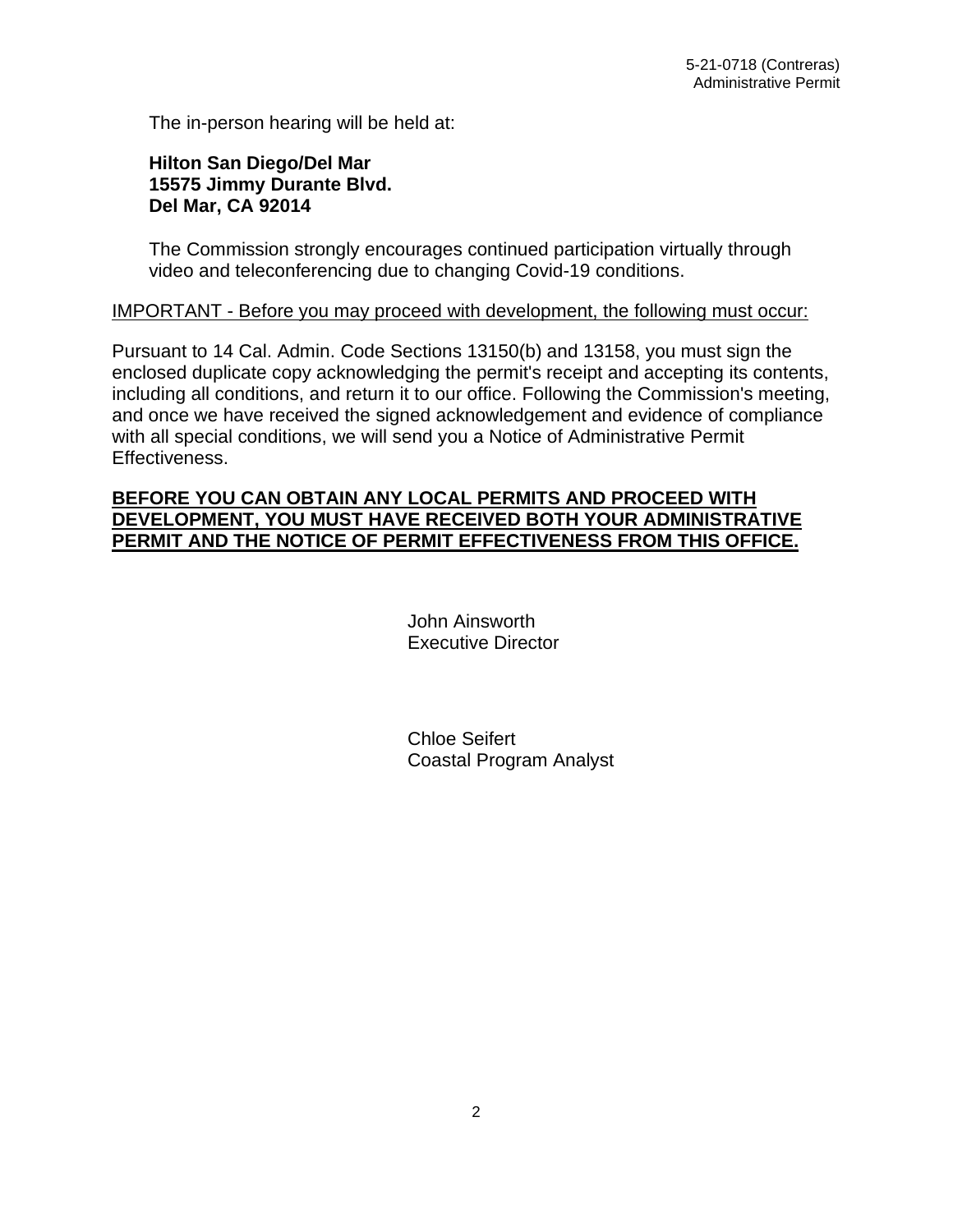# **TABLE OF CONTENTS**

## **EXHIBITS**

[Exhibit 1 – Location Map](https://documents.coastal.ca.gov/reports/2022/6/Th7b/Th7b-6-2022-exhibits.pdf) [Exhibit 2 – Existing and Proposed Site Plans](https://documents.coastal.ca.gov/reports/2022/6/Th7b/Th7b-6-2022-exhibits.pdf)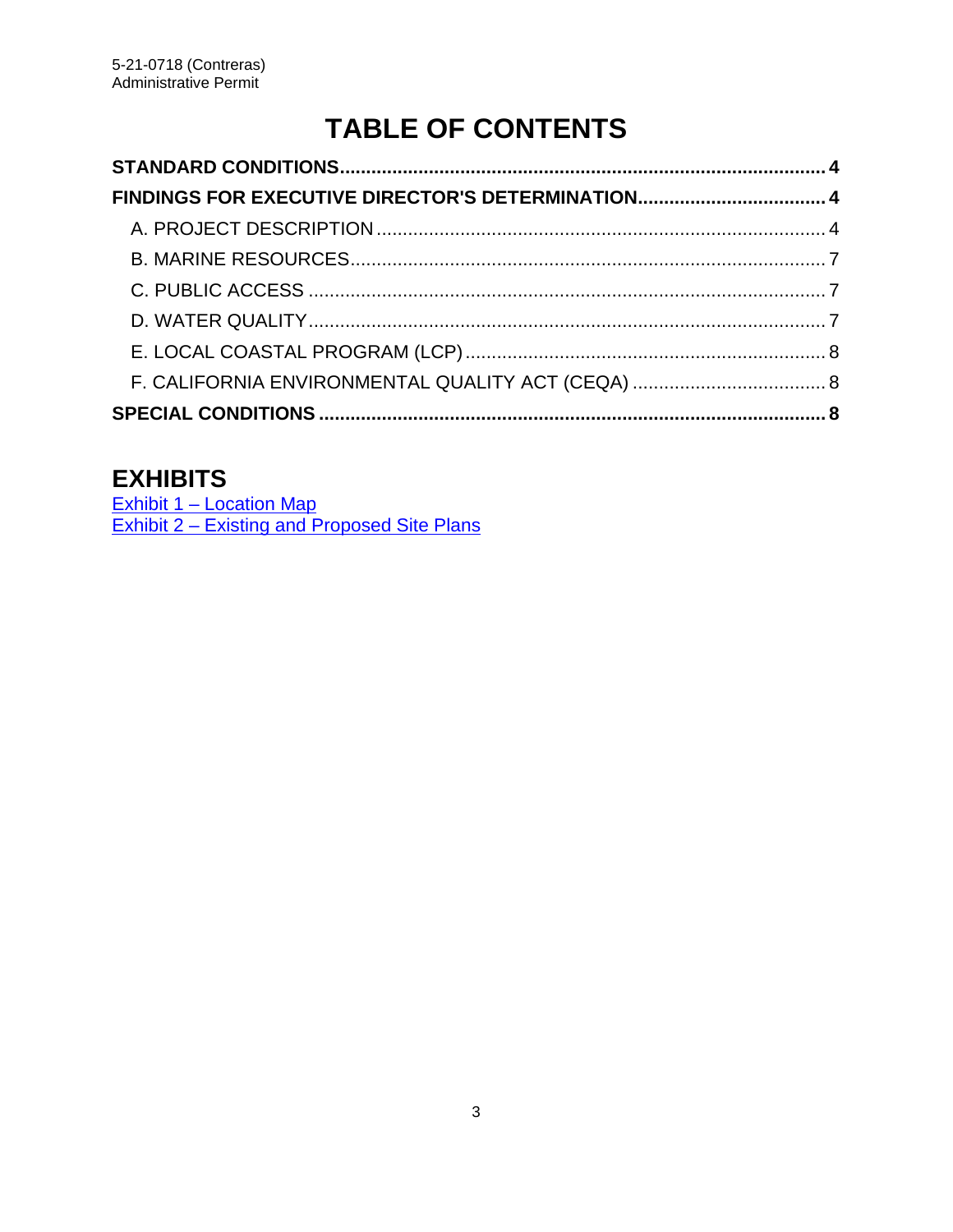## <span id="page-3-0"></span>**STANDARD CONDITIONS**

This permit is granted subject to the following standard conditions:

- 1. **Notice of Receipt and Acknowledgment.** The permit is not valid and development shall not commence until a copy of the permit, signed by the permittee or authorized agent, acknowledging receipt of the permit and acceptance of the terms and conditions, is returned to the Commission office.
- 2. **Expiration.** If development has not commenced, the permit will expire two years from the date the Commission voted on the application. Development shall be pursued in a diligent manner and completed in a reasonable period of time. Application for extension of the permit must be made prior to the expiration date.
- 3. **Interpretation**. Any questions of intent or interpretation of any term or condition will be resolved by the Executive Director or the Commission.
- 4. **Assignment.** The permit may be assigned to any qualified person, provided assignee files with the Commission an affidavit accepting all terms and conditions of the permit.
- 5. **Terms and Conditions Run with the Land.** These terms and conditions shall be perpetual, and it is the intention of the Commission and the permittee to bind all future owners and possessors of the subject property to the terms and conditions.

#### **SPECIAL CONDITIONS:** See pages eight through thirteen.

#### **EXECUTIVE DIRECTOR'S DETERMINATION (continued):**

The Executive Director hereby determines that the proposed development is a category of development which, pursuant to PRC Section 30624, qualifies for approval by the Executive Director through the issuance of an Administrative Permit. Subject to Standard and Special Conditions as attached, said development is in conformity with the provisions of Chapter 3 of the Coastal Act of 1976 and will not have any significant impacts on the environment within the meaning of the California Environmental Quality Act. If located between the nearest public road and the sea, this development is in conformity with the public access and public recreation policies of Chapter 3.

## <span id="page-3-1"></span>**FINDINGS FOR EXECUTIVE DIRECTOR'S DETERMINATION**

#### <span id="page-3-2"></span>**A. PROJECT DESCRIPTION**

The project site fronts Promontory Bay leading to the Newport Harbor, located at 440 Harbor Island Drive in the City of Newport Beach, Orange County **[\(Exhibit 1\)](https://documents.coastal.ca.gov/reports/2022/6/Th7b/Th7b-6-2022-exhibits.pdf)**. Singlefamily residences and associated private dock systems characterize the subject site and the surrounding area. The existing dock system and cantilevered deck onsite were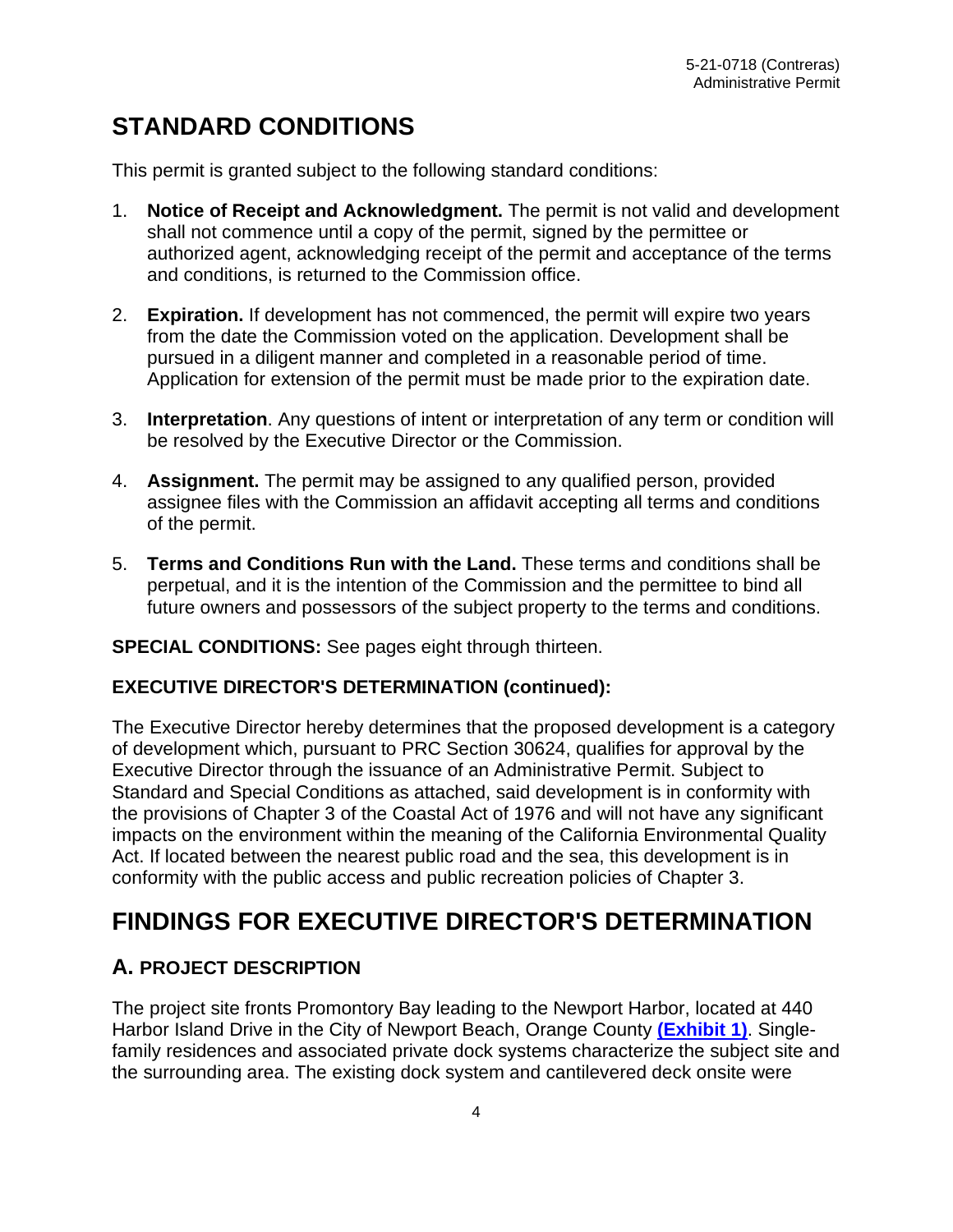approved by the Regional Coastal Commission under Coastal Development Permit (CDP) No. P-2-3-75-4715 on March 10, 1975.

The proposed project is the removal of an existing 470 sq. ft. dock float and 60 sq. ft. (3 ft. x 20-ft.) gangway, and installation of a new 462 sq. ft. dock float and 72 sq. ft. (3-ft. by 24-ft.) gangway **[\(Exhibit 2\)](https://documents.coastal.ca.gov/reports/2022/6/Th7b/Th7b-6-2022-exhibits.pdf)**. The project also includes like-for-like replacement of three degraded, 12-in. pipe piles in the existing locations. The proposed like-for-like pile replacement will not alter the existing 2.4 sq. ft. of fill. The existing 147 sq. ft. cantilevered deck adjacent to the dock system will be maintained, but would require a new permit to re-construct or replace. The new floating dock system will be comprised of wood and composite material.

The existing water coverage will increase by 4 sq. ft. to accommodate the gangway size required by local harbor regulations; however, the proposed dock system size is comparable to that of adjacent docks and no eelgrass has been identified in the project area. As such, the slight increase in overwater coverage will not result in significant impacts to coastal resources.

Section 17.35.020.C of the City's uncertified Municipal Code places various limitations on cantilevered decks, including limits on where cantilevered decks are permitted. The City prohibits decks that would be cantilevered over areas described in the City's tidelands trust. However, the area wherethe proposed dock system and existing cantilevered deck are located is not subject to the public trust. In this area, the mean high tide line (MHTL) was adjudicated away from the project area under Case No. 20436 in Orange County Superior Court in 1926 (Orange County v. The Irvine Company) and extends into the water. Therefore, the applicant may maintain the existing cantilevered deck consistent with the City's uncertified Municipal Code. The City of Newport Beach Harbor Resources Division has developed Harbor Design Criteria Guidelines and Standards which, though not certified by the Coastal Commission, provide criteria for designing dock systems in a way that minimizes water coverage while providing for a usable dock. The proposed project is also consistent with those guidelines and standards.

Pursuant to Public Resources Code section 7552.5, the submerged land is subject to a navigational easement that, in general, precludes the owner from preventing the public from using the waters for navigational purposes even if the submerged lands are not public trust lands. While the proposed floating dock will extend 44 ft. into the bay, it will not impede navigation through the waterway and will be consistent with the City of Newport Beach Harbor Permit Policy. Thus, the proposed project would not be inconsistent with the navigational easement.

The subject site is within the Coastal Commission's retained permit jurisdiction. However, the City is the local permit issuing authority for development (i.e., a floating dock system) located in the waters of Newport Beach and as such, issues Approval-In-Concepts for developments located in these waters. The applicant received an Approval-in-Concept from the City of Newport Beach Public Works on September 8,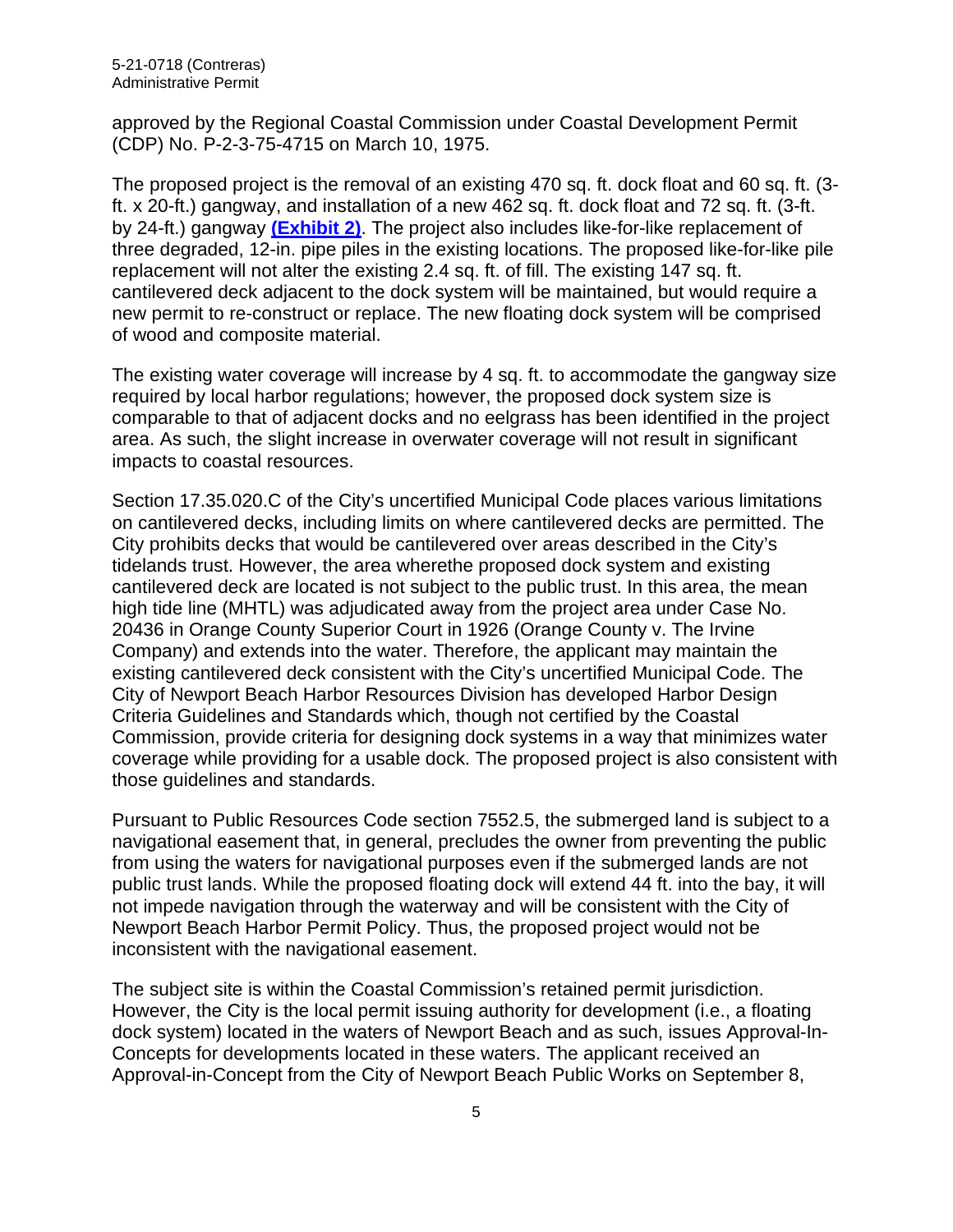2021. The existing and proposed project is located on submerged area that is managed by the City of Newport Beach, and as such, the City also issues permits entitled "City of Newport Beach Harbor Permits" to require a fee for temporary private use of public tidelands. In this case, the project site is not located on public tidelands and the applicant is not required by the City to have an active "City of Newport Beach Harbor Permit."

There is potential for the discharge of demolition or construction debris into coastal waters at the project site. This could result in adverse effects on the marine environment. The proposed development includes protective measures to ensure that coastal waters and marine resources will not be adversely affected before, during or after construction. To ensure that all impacts (pre- and post- construction) to water quality are minimized, and to reduce the potential for construction related impacts on water quality, the Commission imposes **Special Condition 1**, which requires, but is not limited to, the appropriate storage and handling of construction equipment and materials to minimize the potential of pollutants to enter coastal waters; and the continued use and maintenance of post-construction BMPs. As conditioned, the proposed project minimizes impacts to biological resources consistent with Sections 30230 and 30231 of the Coastal Act.

The applicant submitted an eelgrass survey for the project site conducted on August 4, 2021, which determined that no eelgrass was located within the project site. Eelgrass surveys completed between August through October are valid until the resumption of active growth (i.e., March 1). This date will pass prior to construction of the dock, thus the subject eelgrass survey is no longer valid for project construction. Therefore, the Commission imposes **Special Condition 2**, which requires a new eelgrass survey and identifies the procedures necessary to be completed prior to beginning construction. If the pre-construction eelgrass survey required by **Special Condition 2** identifies new eelgrass beds that would be impacted by the proposed dock construction, the applicant must apply for a CDP amendment or new CDP to re-design and/or relocate the new dock to avoid eelgrass impacts consistent with Sections 30230 and 30231 of the Coastal Act which protect biological resources.

The applicant has submitted a Caulerpa survey conducted in conjunction with the eelgrass survey on August 4, 2021. The bathymetric surveys did not find evidence of Caulerpa onsite—however, Caulerpa surveys only remain valid for 90 days. Given the potential for the Caulerpa species to take over eelgrass and other marine habitat in the project vicinity, the Commission imposes **Special Condition 3.** This condition requires the applicant to twice survey the project area for the presence of Caulerpa (an invasive, nonnative aquatic species), prior to commencement of construction activities, consistent with the requirements for bay bottom-disturbing activities in infected systems specified in the Caulerpa Control Protocol developed in consultation with the United States Army Corps of Engineers (USACE), National Marine Fisheries Service (NMFS), California Department of Fish and Wildlife (CDFW), and the relevant Water Board offices. If any Caulerpa is detected within the project area, **Special Condition 3** identifies the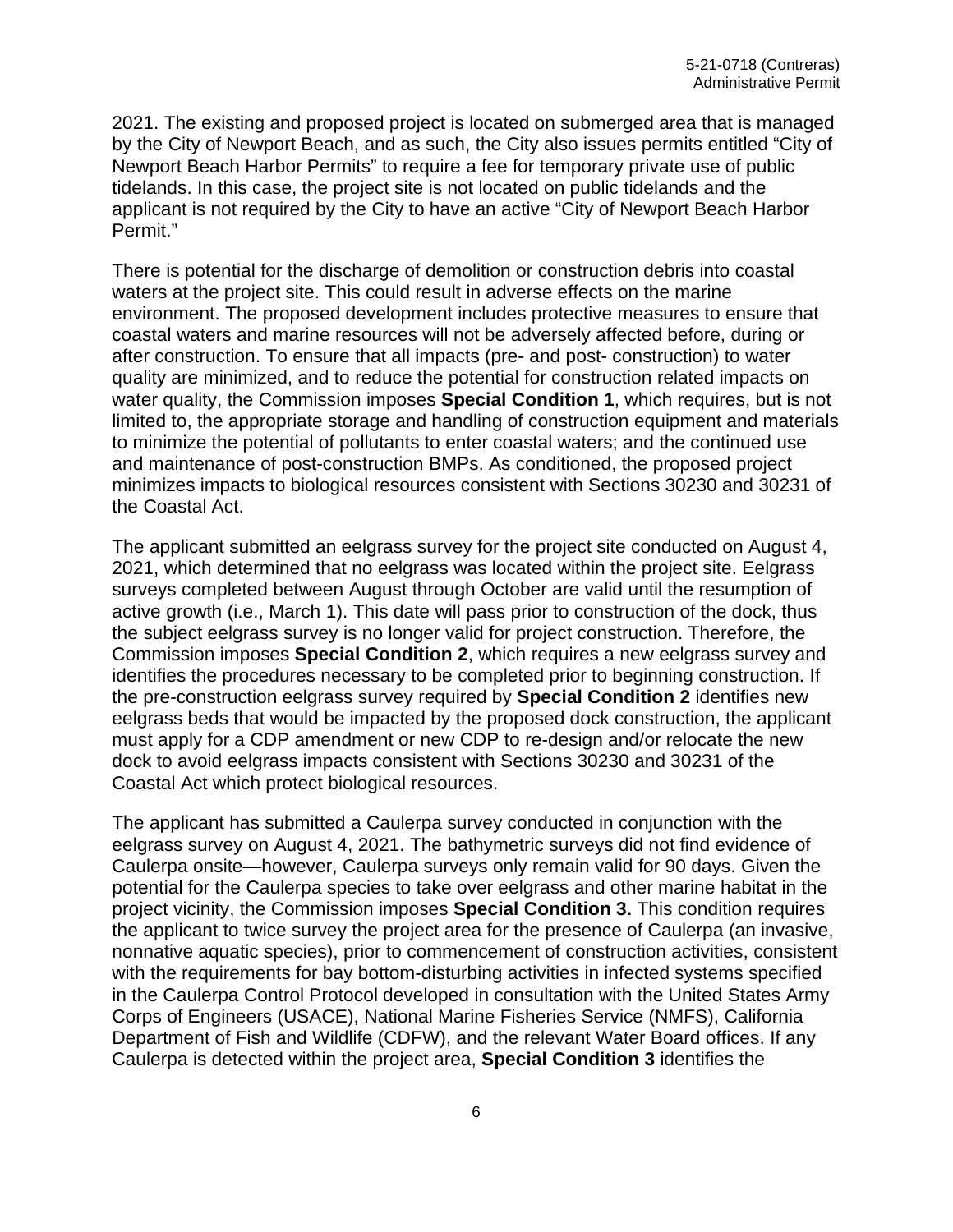procedures necessary to be completed prior to beginning any construction consistent with Sections 30230 and 30231 of the Coastal Act which protect biological resources.

The nearest public access to Newport Harbor is located 1,170 feet away from the subject site at Beacon Bay public dock and beach. There is currently no lateral access along the coastline in this area of Promontory Bay. Therefore, the proposed project does not result in adverse impacts to public access or recreation. In order to preserve and maintain access to the public waters if development patterns change in the future or if there is an effort to expand public access within the canals**, Special Condition 4** is imposed stating that the approval of a coastal development permit for the project does not waive any public rights or interest that exist or may exist on the property.

To ensure that the proposed project adheres to the requirements from other resource agencies, and to account for changes to other resource agency permits that may be necessary given the design alternative required by the Commission, **Special Condition 5** requires the applicant to comply with all requirements, requests and mitigation measures from the California Department of Fish and Wildlife (CDFW), the RWQCB, the USACE, and the United States Fish and Wildlife Service (USFWS) with respect to preservation and protection of water quality and marine environment consistent with Section 30231, 30232 and 30233 of the Coastal Act.

#### <span id="page-6-0"></span>**B. MARINE RESOURCES**

The proposed private recreational boat dock development and its associated structures are an allowable and encouraged marine-related use. The design of the project includes the minimum size and number of pilings necessary for structural stability. There are no feasible less environmentally damaging alternatives available. As conditioned, the project will not significantly adversely impact eelgrass beds and will not contribute to the dispersal of the invasive aquatic algae, Caulerpa. Further, as proposed and conditioned, the project, which is to be used solely for recreational boating purposes, conforms to Sections 30224 and 30233 of the Coastal Act.

### <span id="page-6-1"></span>**C. PUBLIC ACCESS**

The proposed development will not have any new adverse impact on public access to the coast or to nearby recreational facilities. Therefore, as conditioned, the proposed development conforms with Sections 30210 through 30214, Sections 30220 through 30224, and 30252 of the Coastal Act.

#### <span id="page-6-2"></span>**D. WATER QUALITY**

The proposed work will be occurring on, within, or adjacent to coastal waters. The storage or placement of construction material, debris, or waste in a location where it could be discharged into coastal waters could result in an adverse effect on the marine environment. To reduce the potential for construction related impacts on water quality, the special conditions are imposed requiring, but not limited to, the appropriate storage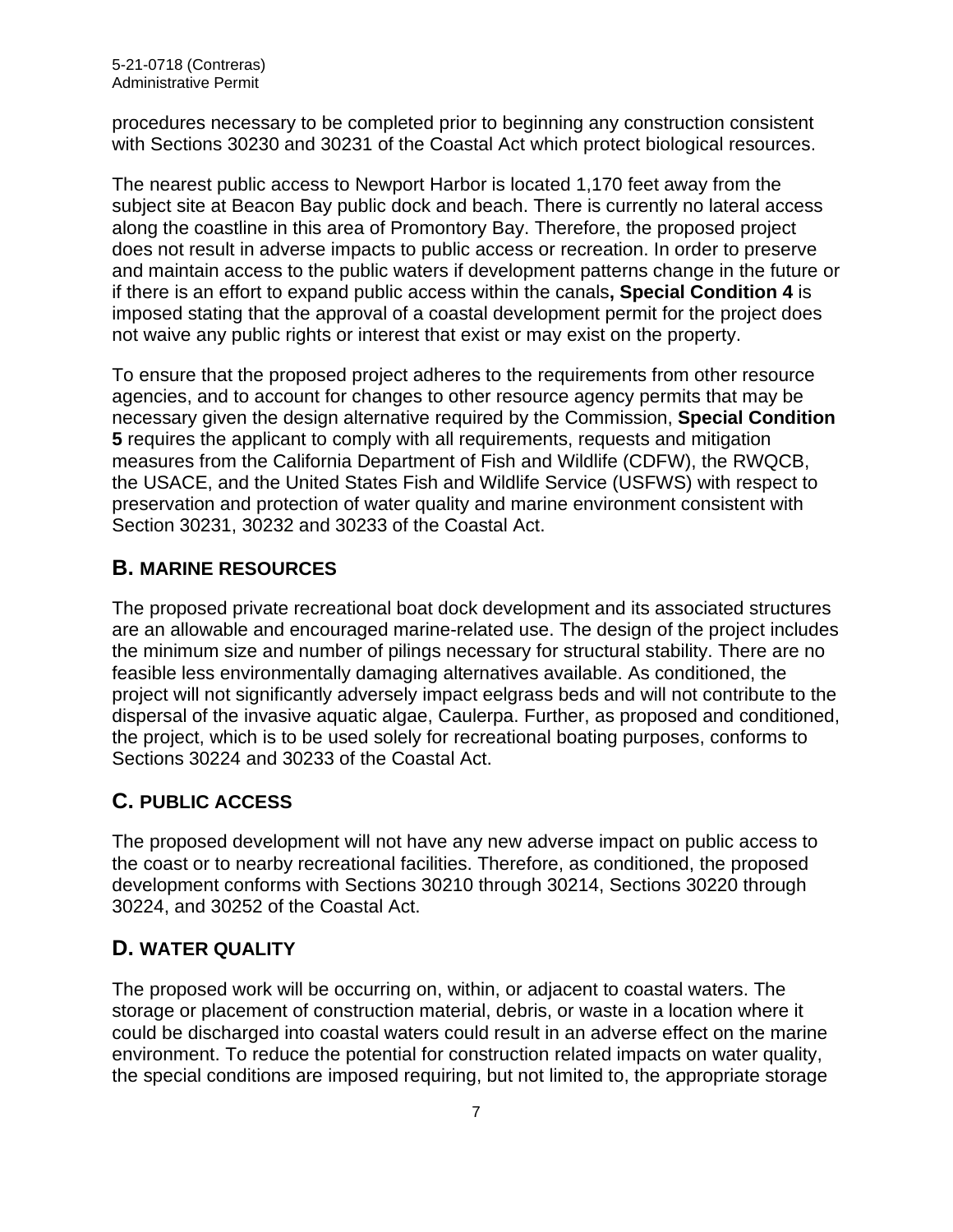and handling of construction equipment and materials to minimize the potential of pollutants to enter coastal waters. To reduce the potential for post-construction impacts to water quality the permit requires the continued use and maintenance of postconstruction BMPs. As conditioned, the development conforms to Sections 30230 and 30231 of the Coastal Act.

#### <span id="page-7-0"></span>**E. LOCAL COASTAL PROGRAM (LCP)**

The proposed development is located seaward of the mean high tide line and is within the Commission's original permit jurisdiction. The standard of review for development within the Commission's original permit jurisdiction is Chapter 3 of the Coastal Act. The City of Newport Beach certified LCP was certified on January 13, 2017 and may provide guidance for development. As conditioned, the proposed development is consistent with the Chapter 3 policies of the Coastal Act.

#### <span id="page-7-1"></span>**F. CALIFORNIA ENVIRONMENTAL QUALITY ACT (CEQA)**

As conditioned, there are no feasible alternatives or additional feasible mitigation measures available that would substantially lessen any significant adverse effect that the activity may have on the environment. Therefore, the proposed project, as conditioned to mitigate the identified impacts, is the least environmentally damaging feasible alternative and can be found consistent with the requirements of the Coastal Act to conform to CEQA.

## <span id="page-7-2"></span>**SPECIAL CONDITIONS**

The permit is granted subject to the following special conditions:

#### **1. Water Quality.**

- A. **Construction Responsibilities and Debris Removal.** By acceptance of this permit, the permittee agrees to comply with the following construction related requirements:
	- 1. No demolition or construction materials, equipment, debris, or waste shall be placed or stored where it may enter sensitive habitat, receiving waters or a storm drain, or be subject to wave, wind, rain, or tidal erosion and dispersion;
	- 2. Any and all debris resulting from demolition or construction activities, and any remaining construction material, shall be removed from the project site within 24 hours of completion of the project;
	- 3. Demolition or construction debris and sediment shall be removed from work areas each day that demolition or construction occurs to prevent the accumulation of sediment and other debris that may be discharged into coastal waters;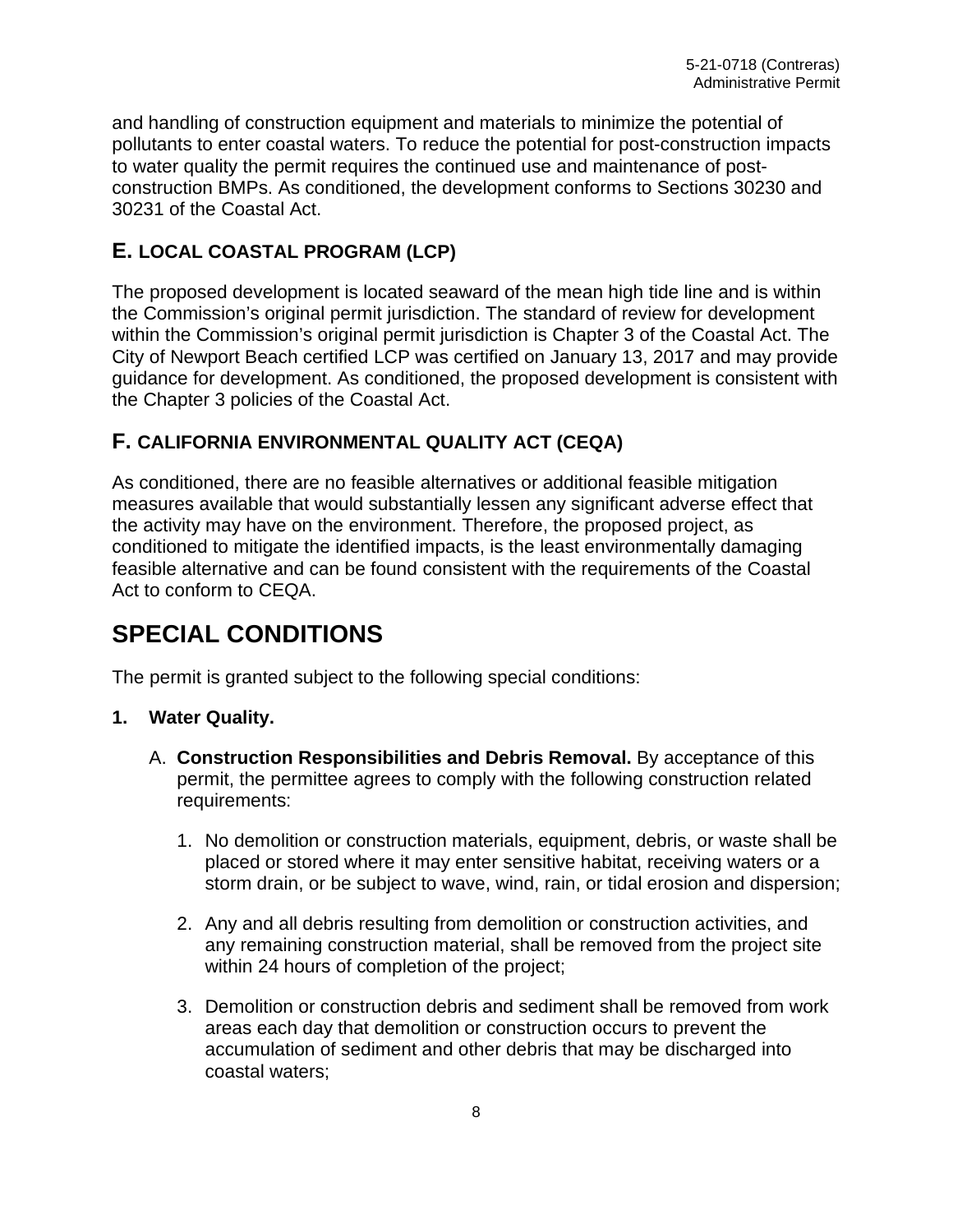- 4. Machinery or construction materials not essential for project improvements will not be allowed at any time in the intertidal zone;
- 5. If turbid conditions are generated during construction a silt curtain will be utilized to control turbidity;
- 6. Floating booms will be used to contain debris discharged into coastal waters and any debris discharged will be removed as soon as possible but no later than the end of each day;
- 7. Non buoyant debris discharged into coastal waters will be recovered by divers as soon as possible after loss;
- 8. All trash and debris shall be disposed in the proper trash and recycling receptacles at the end of every construction day;
- 9. The permittee shall provide adequate disposal facilities for solid waste, including excess concrete, produced during demolition or construction;
- 10.Debris shall be disposed of at a legal disposal site or recycled at a recycling facility. If the disposal site is located in the coastal zone, a Coastal Development Permit or an amendment to this permit shall be required before disposal can take place unless the Executive Director determines that no amendment or new permit is legally required;
- 11.All stock piles and construction materials shall be covered, enclosed on all sides, shall be located as far away as possible from drain inlets and any waterway, and shall not be stored in contact with the soil;
- 12.Machinery and equipment shall be maintained and washed in confined areas specifically designed to control runoff. Thinners or solvents shall not be discharged into sanitary or storm sewer systems;
- 13.The discharge of any hazardous materials into any receiving waters shall be prohibited;
- 14.Spill prevention and control measures shall be implemented to ensure the proper handling and storage of petroleum products and other construction materials. Measures shall include a designated fueling and vehicle maintenance area with appropriate berms and protection to prevent any spillage of gasoline or related petroleum products or contact with runoff. The area shall be located as far away from the receiving waters and storm drain inlets as possible;
- 15.Best Management Practices (BMPs) and Good Housekeeping Practices (GHPs) designed to prevent spillage and/or runoff of demolition or construction-related materials, and to contain sediment or contaminants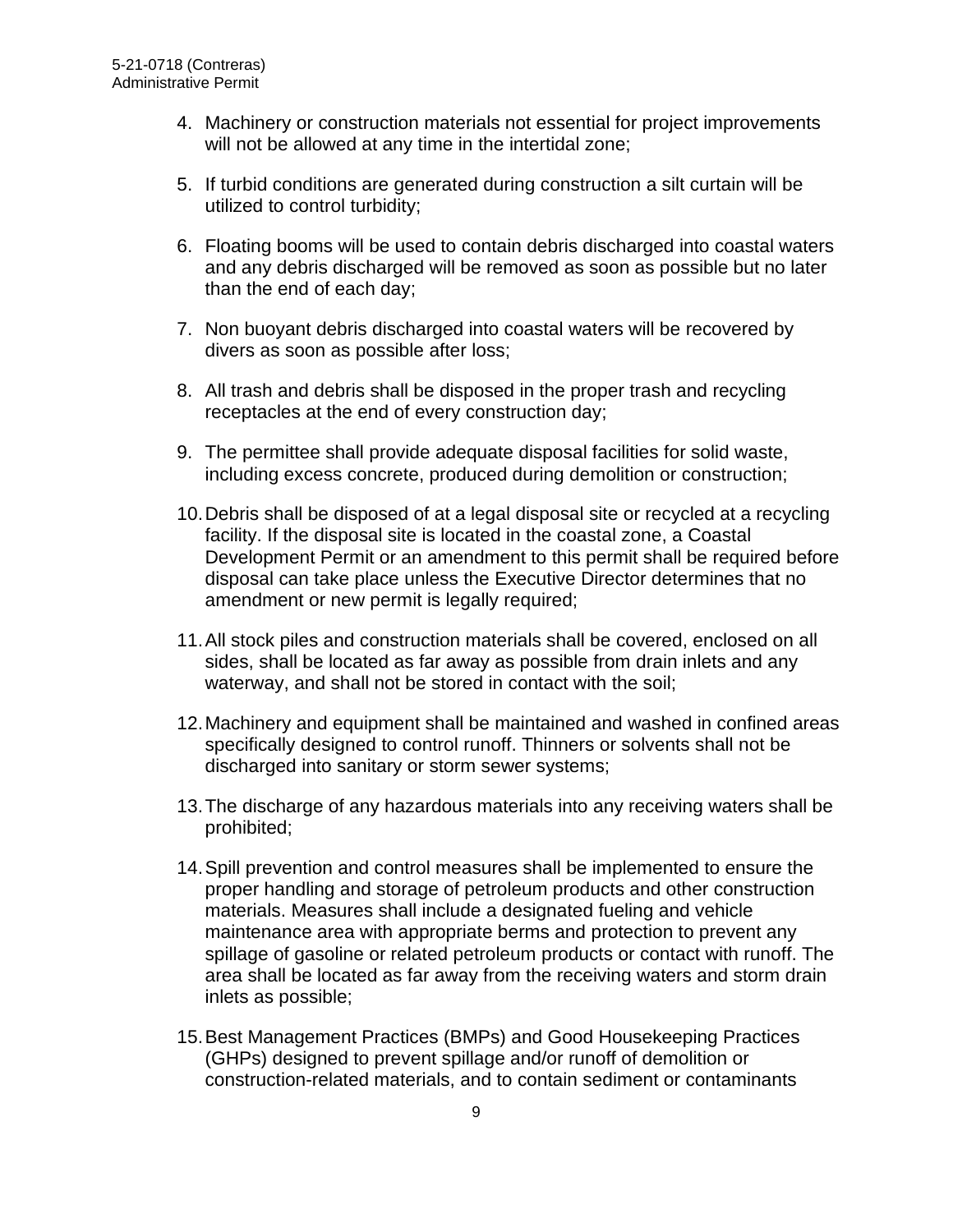associated with demolition or construction activity, shall be implemented prior to the on-set of such activity; and

- 16.All BMPs shall be maintained in a functional condition throughout the duration of construction activity.
- B. **Best Management Practices (BMPs) Program.** By acceptance of this permit, the permittee agrees that the long-term water-borne berthing of boat(s) in the approved dock and/or boat slip will be managed in a manner that protects water quality pursuant to the implementation of the following BMPs.
	- 1. Boat Cleaning and Maintenance Measures:
		- i. In-water top-side and bottom-side boat cleaning shall minimize the discharge of soaps, paints, and debris;
		- ii. In-the-water hull scraping or any process that occurs under water that results in the removal of paint from boat hulls shall be prohibited. Only detergents and cleaning components that are designated by the manufacturer as phosphate-free and biodegradable shall be used, and the amounts used minimized; and
	- 2. Solid and Liquid Waste Management Measures:
		- i. All trash, recyclables, and hazardous wastes or potential water contaminants, including old gasoline or gasoline with water, absorbent materials, oily rags, lead acid batteries, anti-freeze, waste diesel, kerosene and mineral spirits shall not at any time be disposed of in the water or gutter but, rather be disposed of in a manner consistent with state and/or federal regulations.
	- 3. Petroleum Control Management Measures:
		- ii. Boaters will practice preventive engine maintenance and will use oil absorbents in the bilge and under the engine to prevent oil and fuel discharges. Oil absorbent materials shall be examined at least once a year and replaced as necessary. Used oil absorbents are hazardous waste in California. Used oil absorbents must therefore be disposed in accordance with hazardous waste disposal regulations. The boaters shall regularly inspect and maintain engines, seals, gaskets, lines and hoses in order to prevent oil and fuel spills. The use of soaps that can be discharged by bilge pumps is prohibited;
		- iii. If the bilge needs more extensive cleaning (e.g., due to spills of engine fuels, lubricants or other liquid materials), the boaters will use a bilge pump-out facility or steam cleaning services that recover and properly dispose or recycle all contaminated liquids; and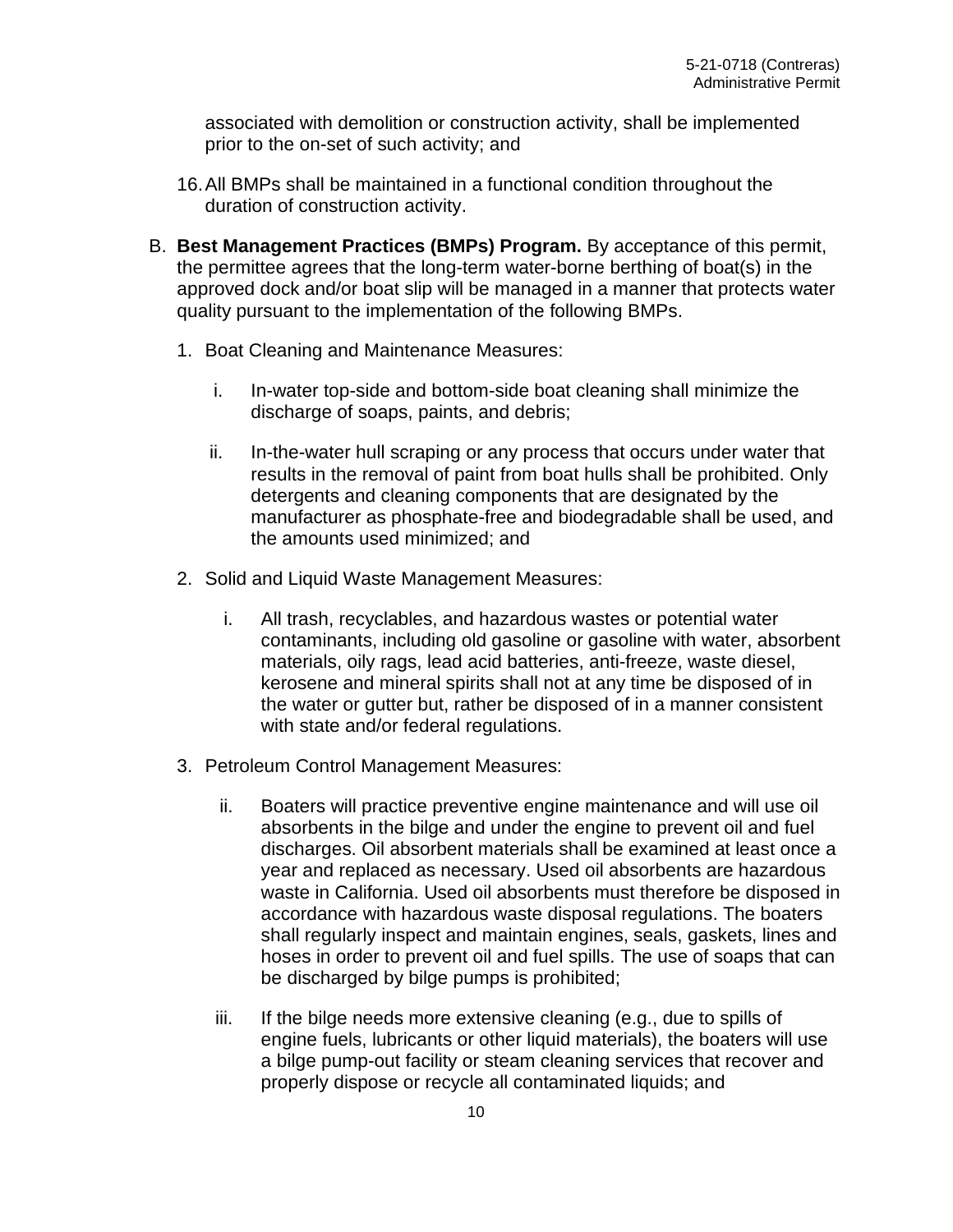iv. Bilge cleaners which contain detergents or emulsifiers will not be used for bilge cleaning since they may be discharged to surface waters by the bilge pumps.

#### **2. Eelgrass Survey(s).**

- A. **Pre-Construction Eelgrass Survey.** A valid pre-construction eelgrass (Zostera marina) survey shall be completed during the period of active growth of eelgrass (typically March through October). The pre-construction survey shall be completed prior to the beginning of construction and shall be valid until the next period of active growth. The survey shall be prepared in full compliance with the "California Eelgrass Mitigation Policy" dated October 2014 (except as modified by this special condition) adopted by the National Marine Fisheries Service and shall be prepared in consultation with the California Department of Fish and Wildlife. The applicant shall submit the eelgrass survey for the review and approval of the Executive Director within five (5) business days of completion of each eelgrass survey and in any event no later than fifteen (15) business days prior to commencement of any development. If the eelgrass survey identifies any eelgrass within the project area which would be impacted by the proposed project, the applicant shall undertake mitigation pursuant to the Final Eelgrass Mitigation and Monitoring Plan approved by the Executive Director.
- B. **Post-Construction Eelgrass Survey** If any eelgrass is identified in the project area or the 10 meter buffer area by the pre-construction survey required by Subsection A of this condition, within 30 days of completion of construction, or within the first 30 days of the next active growth period following completion of construction that occurs outside of the active growth period, the applicant shall survey the project site and the 10 meter buffer area to determine if any eelgrass was adversely impacted. The survey shall be prepared in full compliance with the CEMP adopted by the NMFS (except as modified by this special condition), and in consultation with the CDFW. If side-scan sonar methods are to be used, evidence of a valid permit from CSLC must also be provided prior to the commencement of each survey period. The applicant shall submit the postconstruction eelgrass survey for the review and approval of the Executive Director within thirty (30) days after completion of the survey. If any additional eelgrass has been adversely impacted beyond the area of impacted identified in the pre-construction eelgrass survey, the applicant shall replace the impacted eelgrass at a minimum final 1.38:1 ratio on-site (mitigation: impact), or at another location, in accordance with the CEMP. Any exceptions to the required 1.38:1 minimum final mitigation ratio found within the CEMP shall not apply. Based on past performance of eelgrass mitigation efforts, in order to achieve this minimum, the appropriate regional initial planting ratio provided in the CEMP should be used. Implementation of mitigation to ensure success in achieving the minimum final mitigation ratio (1.38:1) shall require an amendment to this permit or a new coastal development permit unless the Executive Director provides a written determination that no amendment or new permit is required.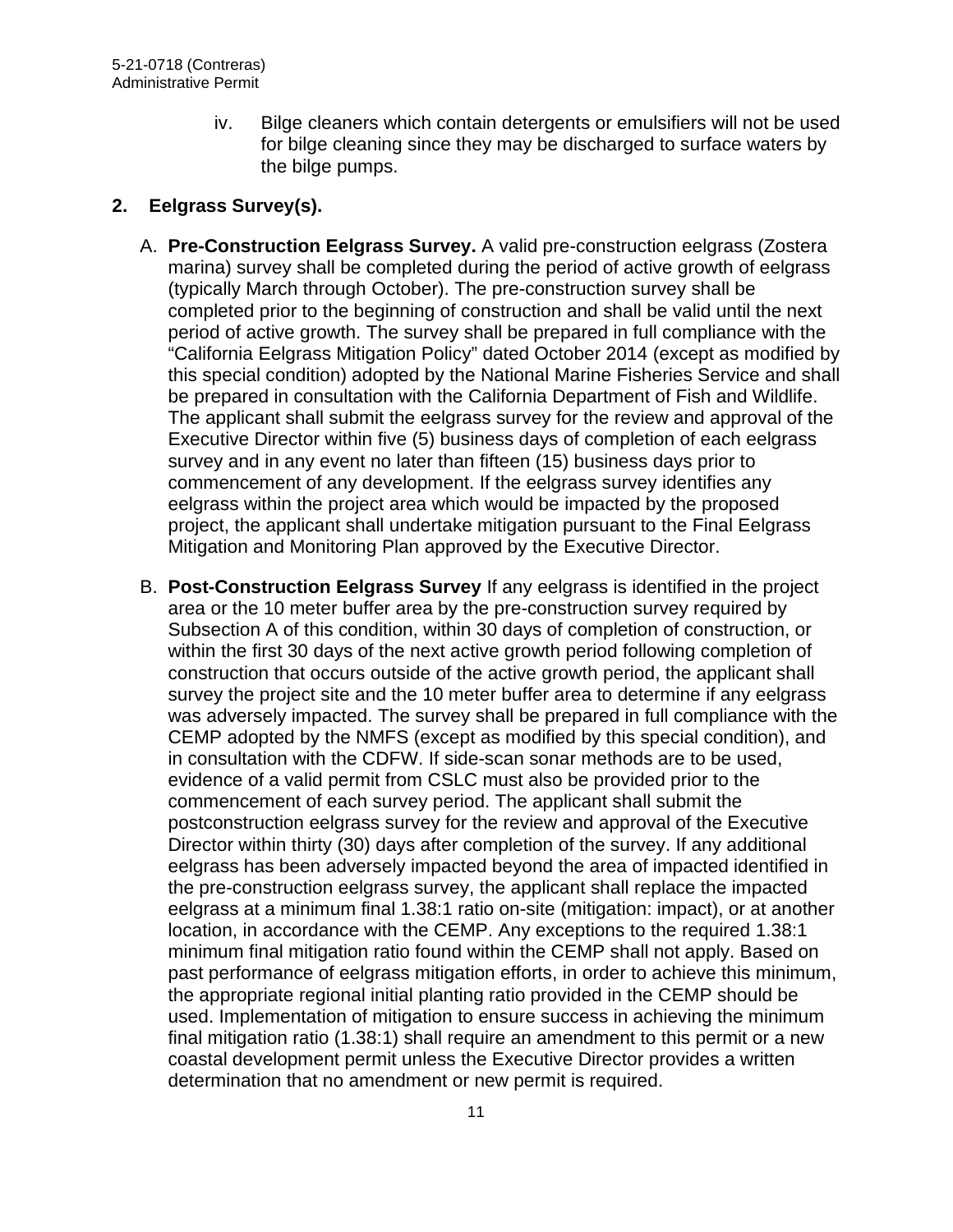#### **3. Pre-construction Caulerpa Sp. Surveys.**

- A. Two pre-construction surveys of the project area for Caulerpa species (Caulerpa) shall be conducted by a certified Caulerpa surveyor in accordance with the Caulerpa Control Protocol (version 5) [\(https://media.fisheries.noaa.gov/2021-12/caulerpa-control-protocol-v5.pdf\)](https://media.fisheries.noaa.gov/2021-12/caulerpa-control-protocol-v5.pdf).The surveys shall include the project area and a buffer area at least 10 meters beyond the project area to determine the presence of the invasive alga Caulerpa sp. The survey shall include a visual examination of the substrate.
- B. Within fifteen (15) business days of completion of the survey, the applicant shall submit the survey for the review and approval of the:
	- 1. Commission Executive Director; and
	- 2. California Department of Fish & Wildlife Marine Region (Caulerpa@wildlife.ca.gov) and National Marine Fisheries Service (NOAA Fisheries) (nmfs.wcr.caulerpa@noaa.gov).
- C. Prior to initiation of any authorized Bottom Disturbing Activity within an Infected System, two surveys, initiated not less than 60 days apart, shall be conducted within the project area of potential effect (APE). The first survey shall be conducted using High Intensity Level techniques and the second survey shall be conducted using Eradication Area Level techniques. Both surveys shall be conducted within the same High Growth Period. Deviations from this condition may be considered on a case-by case basis by the appropriate regulatory agency in consultation with NOAA Fisheries and CDFW.
- D. At least one survey shall be conducted within 45 days of initiation of an authorized Bottom Disturbing Activity (a "Pre-Act Survey"). This survey could be the second (Eradication Area Level) survey conducted during the High Growth Period. However, project delays may require that a third survey be conducted prior to initiation of the Bottom Disturbing Activity in order to meet this 45-day requirement. If a third survey is required, this survey shall be conducted at either a High Intensity Level or Eradication Area Level as determined by the NOAA Fisheries/CDFW Contacts based upon site circumstances and proximity to infestations. To determine appropriate survey level, please contact the NOAA Fisheries/CDFW Contacts with project specific information.
- E. If Caulerpa species is found within the project or buffer areas, the applicant shall not proceed with the project until:
	- 1. the applicant provides evidence to the Executive Director, subject to concurrence by the Executive Director, that all Caulerpa sp. discovered within the project and buffer area has been eliminated in a manner that complies with all applicable governmental approval requirements, including but not limited to those of the California Coastal Act, or